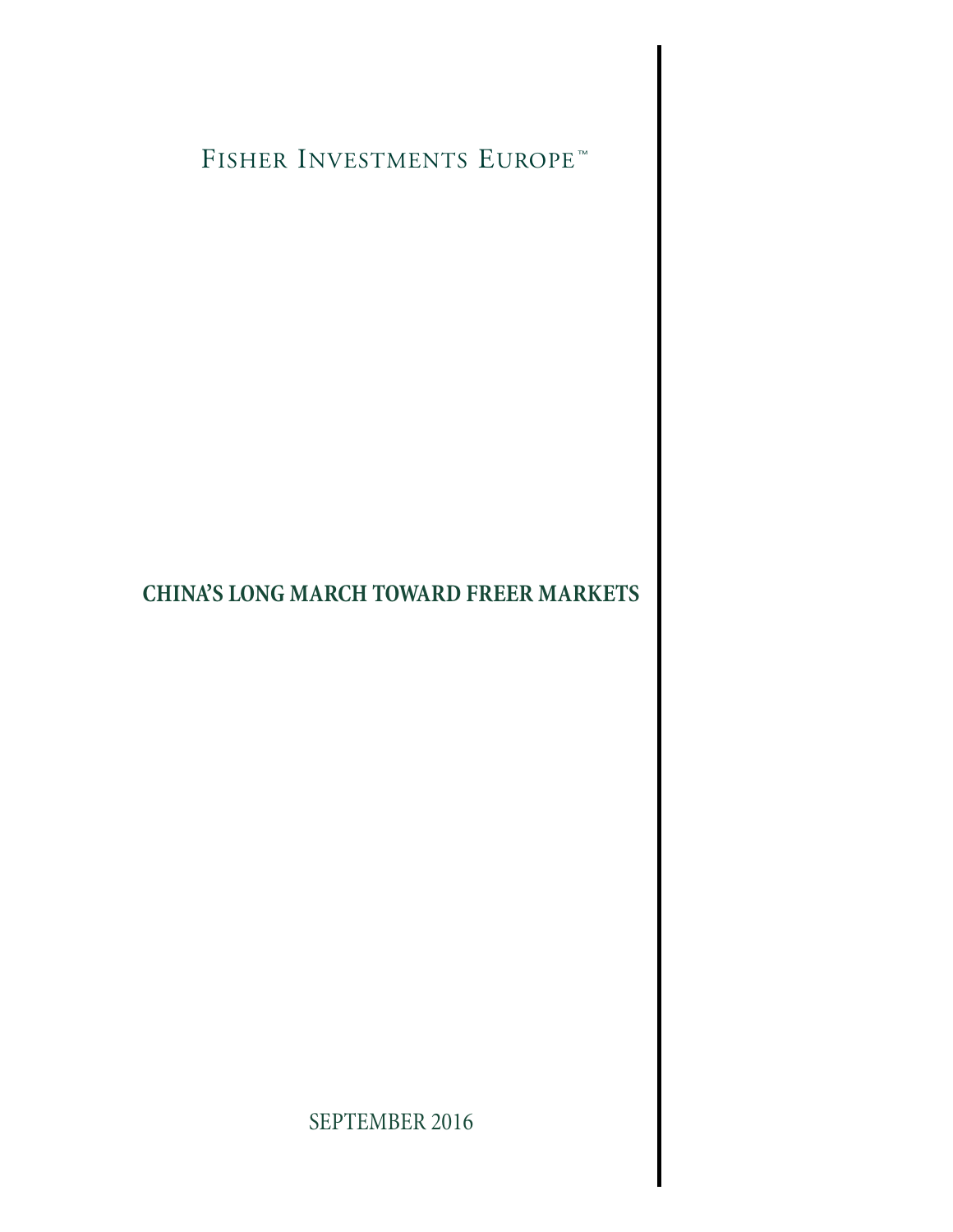## **TABLE OF CONTENTS**

*The below table of contents contains hyperlinks allowing the reader to quickly navigate to the desired section.*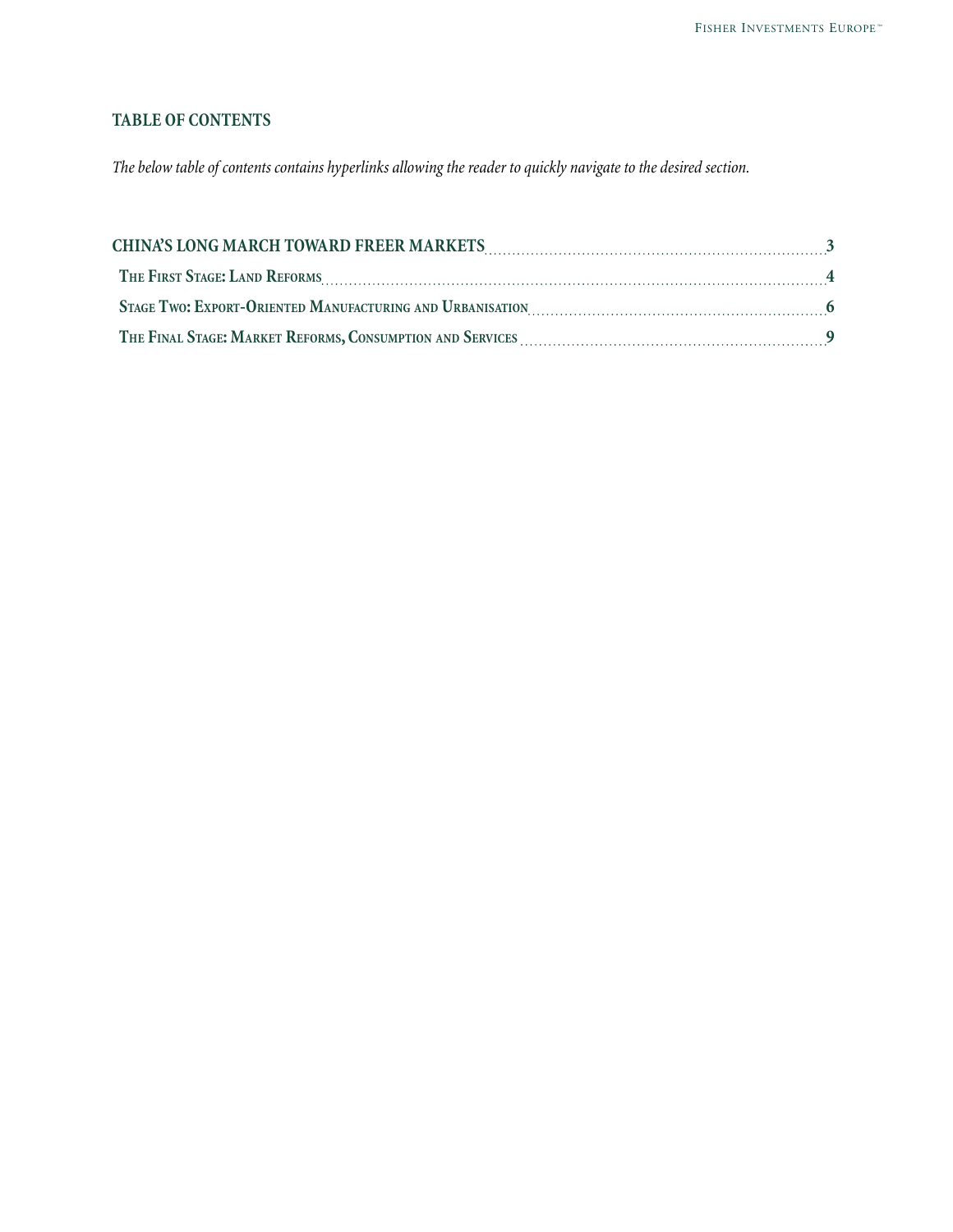# <span id="page-2-0"></span>In Perspective: CHINA'S LONG MARCH TOWARD FREER MARKETS

China's economic miracle—its 30-plus year path of rapid advance and development to become the world's second-largest economy is often seen as uniquely Chinese, an isolated case of policymakers luckily pulling all the right levers to conjure growth. To us, though, a longer perspective shows China's miracle bears broad similarities to Taiwan's, Korea's and Japan's (with some admittedly Chinese characteristics). We believe a look at how China's "miracle" resembles those before it—and at some key differences—can add valuable perspective on its present situation and the likely path forward.

## ...a longer perspective shows China's miracle bears broad similarities to Taiwan's, Korea's and Japan's (with some admittedly Chinese characteristics).

#### **The Development Path**

Most modern economies have followed a general path of development carrying them from rural, agricultural and subsistence-focused economies to more urbanised and industrial, and ultimately, to a consumption and services-based economy.

In the West, this development occurred over the span of a few hundred years. But across Emerging Asia, a number of countries— Japan, Taiwan, Korea and now China—catapulted themselves along this path, going far along this development path in mere decades. By deploying sweeping land reforms, crude-but-forceful industrial planning and credit direction, these nations were able to focus growth into a short period of time. Of the four, China has arguably moved quickest.

The development path followed by Japan, Korea, Taiwan and China is marked by a basic set of common traits. Their specific methods, means and implementation are not always the same, but the goals and outcomes are similar. This path has three distinct periods: first, a period of land reforms that transfer the value of agricultural production from the hands of a few to a much broader set. The resulting uptick in per capita wealth created an excess of savings that, through a set of banking controls and state-directed national policies, were funneled towards a select group of export-focused industries that financed the development path's second stage. In the third stage, marginal returns to national production diminish and export-oriented policies, banking and capital controls are loosened and removed. The removal makes way for more market-based systems supporting previously neglected portions of the economy (e.g., services and consumption), diversifying the economy and injecting market outcomes into decision making.

This is not to say there is an easy-to-follow "recipe" for managing economies. Obviously, with systems so complex and adaptive as national economies, policymakers can never have complete foresight or insight as to the impact of their choices. As one might expect, attempting to rapidly modernise can easily encourage malinvestment. And, as market forces increasingly take root in nations following this transition path, policymakers' impact wanes. The model China is following has a history of ending in crisis, as Japan, Korea and Taiwan all illustrate. As we will address, market-oriented reforms do come with some risk for China as they did for its predecessors. But this risk is manageable at present, Chinese officials seem wary and vigilant of such past outcomes, and China has a powerful incentive to do what it can to mitigate this risk.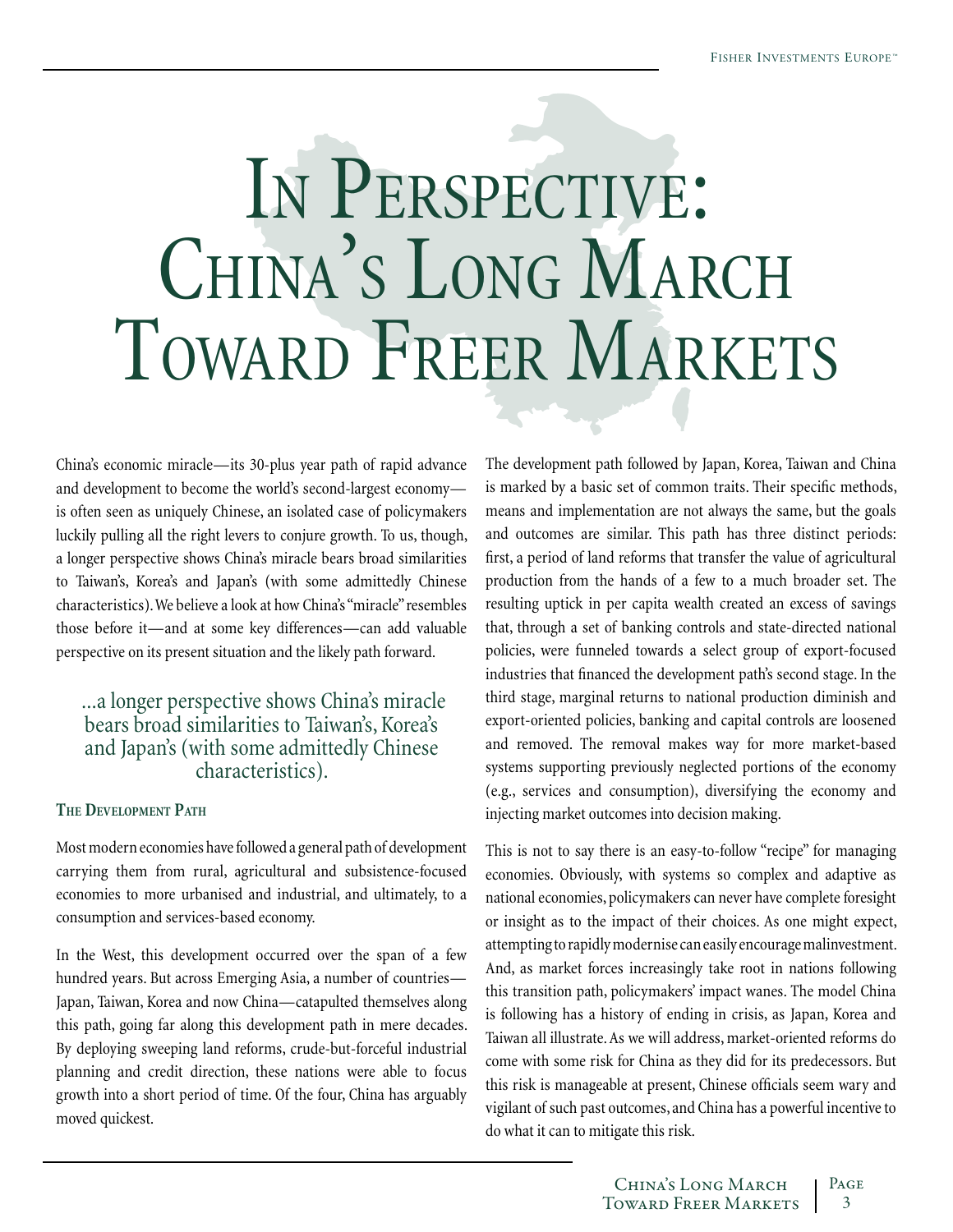#### <span id="page-3-0"></span>**The First Stage: Land Reforms**

Japan, Korea and Taiwan share an agricultural system rooted in Japanese tenant-farming structure, as the latter two were part of Japan's pre-WWII empire. Chinese land reforms, as one might expect, differ slightly in the sense outright land ownership was never introduced. However, in looking at the process to give tenant farmers a greater stake in farm productivity and output, it becomes clear the process bears similarities.

#### **Japanese Reforms**

In pre-WWII Japan, rural society was dominated by landlords, represented by the House of Peers (the pre-war upper house of Japan's parliament). The system meant most farming activities were performed by renters and tenants, although it should be noted Japanese landlords were not exclusively extraordinarily wealthy individuals owning huge tracts of land. Many were small farmers whose families were incapable of farming the land effectively due to a lack of manpower and modern technology, so they rented out farmland to tenants.<sup>i</sup>

After the war, Japanese agricultural capabilities were devastated. The American military government under General Douglas MacArthur was keen to reform the historical quasi-feudal land ownership structure. The US believed spreading ownership would enhance the stability of government, reduce the ability of extremist politics from rising anew and forestall a potential communist revolution. The first reform, passed in early 1946, employed de-facto eminent domain, forcing absentee landlords (those defined as not residing in the village, so as not to hit the aforementioned small landlords) and those in the village owning tenanted land in excess of one hectare to sell to the government. Landlords subject to forced sale were compensated with Japanese national bonds. This was designed, and in fact pitched, as "land-to-tiller" reform. 1952's Agricultural Land Law built on this theme, and established strict tenancy rights limiting a landlord's ability to evict a tenant farmer. Not surprisingly, these reforms combined with the peacetime reintroduction of fertiliser and improved technology boosted Japanese farm output massively.

Taiwan and Korea's historical land-use policy follows similar pre-war lines as Japan's, due to imperialism. Both were essentially suppliers to strictly controlled markets in Japan. The war destroyed this connection.

#### **Korean Land Reform**

The Korean War greatly impacted the pace and shape of Korean agrarian land reform. Prior to WWII, landlords, again a function of Japanese imperialism, amounted to roughly 3.6% of the populace in 1930 while 77.5% of farm households were either tenants or parttenants.<sup>ii</sup> But the vast majority of arable land in South Korea was owned by large, often absentee, landlords.

As in Japan, the American military government strongly backed land reform, and even introduced the first attempt in 1945. The military government capped tenants' rent rate at 33% of gross annual products, which struck at Korean absentee landlords' historical practice of soaking tenants with exorbitant rents. The military government followed this in 1948 by distributing the property of the New Korea Company—the holding firm established to run and manage formerly Japanese owned farmland—to tenant farmers. This move alone, when finalised, put nearly 30% of total Korean farmland out of the landlords' reach.

While the US could enact some moves unilaterally, it desired the cooperation of the South Korean government. South Korea's first president, Syngman Rhee, initially vetoed a US-backed 1949 attempt at land reform that would have mandated landlords sell to the state for "fair" compensation—quasi-eminent domain. However, this proved to be a temporary delay, as the vast scope of the Korean War's destruction—coming on the heels of WWII's damage—left few vested interests with sufficient economic and political influence to head off reform. iii

After a slight tweak to the level of compensation deemed "fair," reforms were enacted and implementation began during the Korean War, in 1950 – 1951, a pace likely motivated by the obvious force of "reform" in the Communist-controlled North. Korea's reforms aimed to give tenants a direct stake in farm outcomes, and made nearly 1 million tenant farmers small landowners.<sup>iv</sup> Under the system, the Korean government bought the land of absentee landlords and select other landowners and sold them at relatively inexpensive rates to resident farmers—again, quasi-eminent domain. While far from executed perfectly, this transference put production in the hands of those who owned the land and enhanced their property rights dramatically.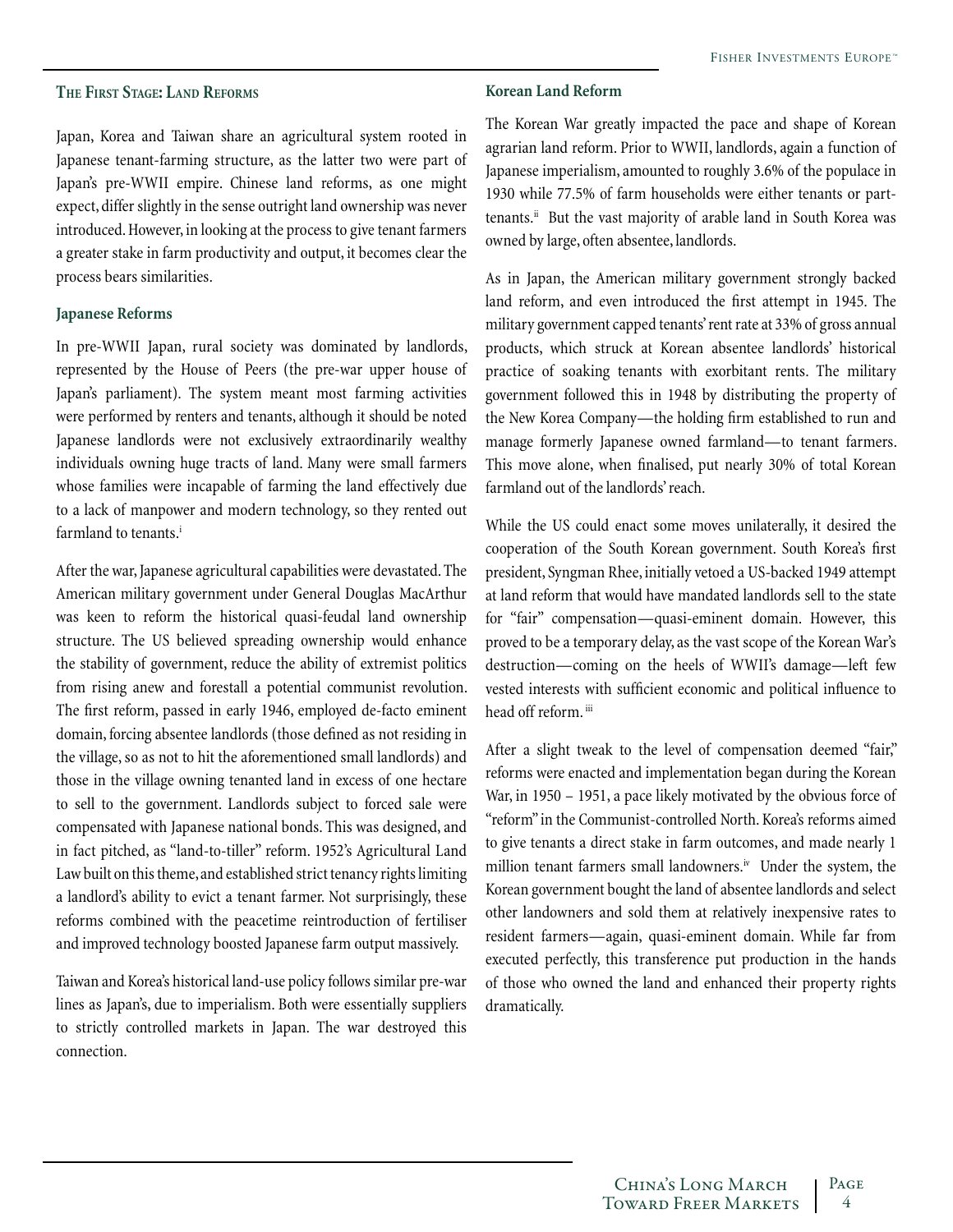#### **Taiwan, the JCRR and Post-WWII Land Reform**

The origins of land reform in Taiwan were laid by the Chinese Communist Revolution (1949). Prior to its defeat in China's Civil War, the Nationalist government under Chiang Kai-shek was actively working with US help to boost agricultural output and development under the auspices of the Sino-American Joint Commission on Rural Reconstruction, or JCRR. After the Communists' victory caused the Chinese Nationalists to flee to Taiwan, the JCRR moved with them. A significant share of US aid to Taiwan was directed to the JCRR, which served as a quasi-central planning office for agricultural development.

Economically, Taiwan, like many parts of Asia, was a tumultuous place in the immediate aftermath of World War II. The island was controlled by Japan until 1945. When the Chinese Nationalists invaded, they seized the property of Japanese citizens and dispatched most of them back to Japan. However, its agricultural economy was a mess, as Japan was its primary market and source of financing. During the 1950s, the JCRR coordinated a massive reform effort. It educated farmers about irrigation methods, encouraged new crop development and pushed for the increased use of technology to boost output. On the land front, the JCRR's moves were controversial, but had the desired impact of increasing output. The government sold public land to tenant farmers, tied caps on land rent to expected harvests and, finally, used eminent domain-style legislation to break up huge landowners' stranglehold on property ownership. Fairly crude and heavy-handed methods, but the result was a huge increase in agricultural output.

#### **Land Reforms with Chinese Characteristics**

The Communist's 1949 victory in mainland China was followed by a period of approximately 30 years in which farming collectives dominated the agricultural structure. Such agricultural collectivism, in which private farming was ultimately outlawed, was a key feature of the Mao Era in China—the antithesis of the eminent domain employed in Japan, Korea and Taiwan. The lack of individual ownership and central direction reached its peak in the Great Leap Forward, which directly led to millions of deaths through starvation.

Partly in reaction to famine and under Deng Xiaoping's reformist influence, strict agriculture collectivism was reversed. The new system granted individual families direct leasing rights and market access for their products. (Further enhanced by China's 2001 entry into the World Trade Organization, which mandated it remove agricultural protections, a positive influence on competition and prices.) Many went so far as to reduce the size of collectives to the family unit, allowing self-interest to guide farming. The result: A boom in yields and rising wealth, as farmers benefited from their own improved production, unlike under collectives.

Ultimately, even small plots in China were still state-owned after the land reforms, unlike farms in Japan, Taiwan and Korea. Despite this "uniquely Chinese" difference, the similarities of China's land reforms (individuals benefitting from their own farm production) led to a similar outcome: broad wealth creation, farm productivity gains and improved labour force utilisation. Moreover, China's policy of maintaining state ownership of farmland facilitated later steps along the development path, as the government entities were able to dictate urbanisation through not only fiscal policy, but land use restrictions and even outright sales of property.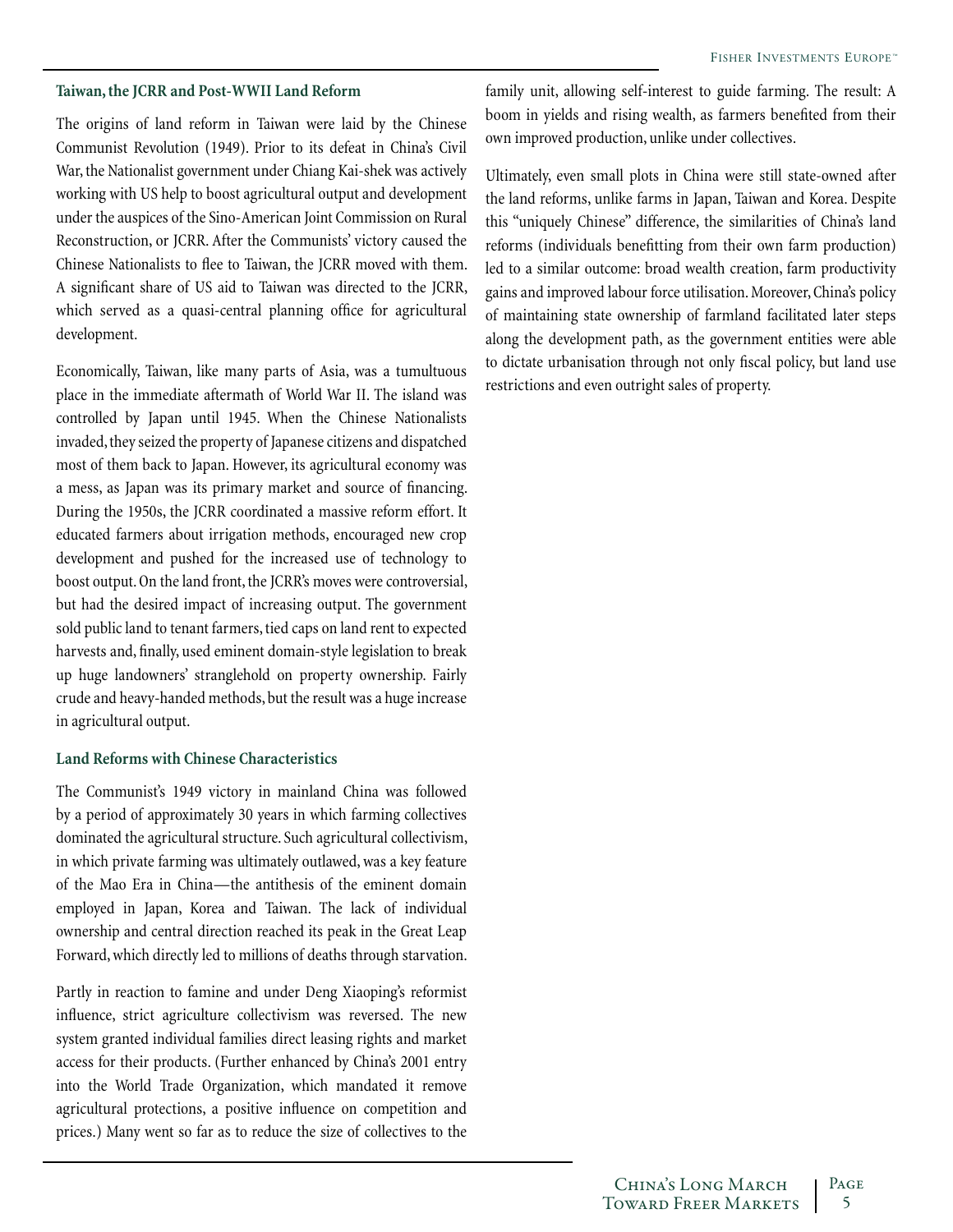#### <span id="page-5-0"></span>**Stage Two: Export-Oriented Manufacturing and Urbanisation**

In the second stage, the broad-based increase in wealth driven by agricultural reforms created excess savings, which the government funneled to export-oriented industries through heavily state-directed sectors. Such preferred entities were supported in each country through a system of financial controls, like interest-rate caps on loans, price floors and capital controls that had the effect of providing ample and low-cost source of financing. Central-planning agencies (Exhibit 1) had a decisive say in which industries were favoured, with export firms particularly supported and protected indirectly through foreign-exchange rate pegging. In addition, a system of subsidies and tariffs protected domestic industries from competition, though they likely had a deleterious effect on the broad economy.

#### **Exhibit 1: Planning Agencies Set the Course**

| Country | <b>Planning Agency</b>                                      | Acronym     |
|---------|-------------------------------------------------------------|-------------|
| Japan   | Ministry of International Trade and<br>Industry             | <b>MITI</b> |
| Korea   | Economic Planning Board &<br>Ministry of Trade and Industry | EPB & MTI   |
| Taiwan  | Council for Economic Planning and<br>Development            | <b>CEPD</b> |
| China   | National Development and Reform<br>Commission               | <b>NDRC</b> |

#### **Japan**

Japan and Korea pursued a similar path whereby industrial policy was set by an arm of the government. In Japan, the Ministry of International Trade and Industry (MITI) directed economic policy, and industrial policy was essentially a rebuild. The country had modern industry prior to WWII, having gone through industrialisation at a similar time as Great Britain, France and the United States, but it was in shambles after the war. Additionally, the prewar Japanese economy was inefficient—dominated by the zaibatsu, huge family-owned industrial conglomerates that controlled large segments of Japan's economy.

After WWII, the zaibatsu were liquidated, introducing the keiretsu cross-shareholding structure common in Japan today. While there are problems with this structure, the reform succeeded in increasing competition. And it came at a beneficial time, when the General Agreement on Tariffs and Trade was opening global trade after the 1930s' and 1940s' rampant protectionism. Japan positioned itself to

export many goods to the US, which was in a vastly better economic state than most of Japan's former trading partners in its empire.

MITI benefited Japanese industry greatly by acting as a single buyer of modern technology from foreign suppliers, then disseminating it across industries. MITI also negotiated hard deals involving short patent periods on said technology, allowing Japanese industry to mimic imported technology in relatively short order. The growth and investment this unleashed was explosive; and the punditry's reaction to it is reminiscent of today's reaction to China. As Chalmers Johnson documented in his MITI and the Japanese Miracle, when The Economist magazine published a two-part series in September 1962 lauding Japanese growth, it met with Japanese "pundits and economists … writing cautionary articles about how the boom would fail, about the crises to come, and about the irrationality of government policy."v Ironically, 1962 is much nearer the dawn of Japan's rise than the sunset.

## As agricultural productivity rose, and incomes increased, savings increased dramatically which served to finance investment in the manufacturing and export sector.

As agricultural productivity rose, and incomes increased, savings increased dramatically—which served to finance investment in the manufacturing and export sector. In the early 1950s, MITI advised the Japanese Development Bank's credit allocation and system of loan rediscounting supporting preferred industries like electric utilities, steel, shipbuilding and coal—all necessary to help the country build manufacturing and export muscle. MITI also controlled foreign exchange, fixing the yen. In addition, MITI kept tariffs high, an effort to protect fledgling industries—tariffs that likely hurt as much as they helped, but they do illustrate the degree of intentional development planning and orchestration of the economy by MITI.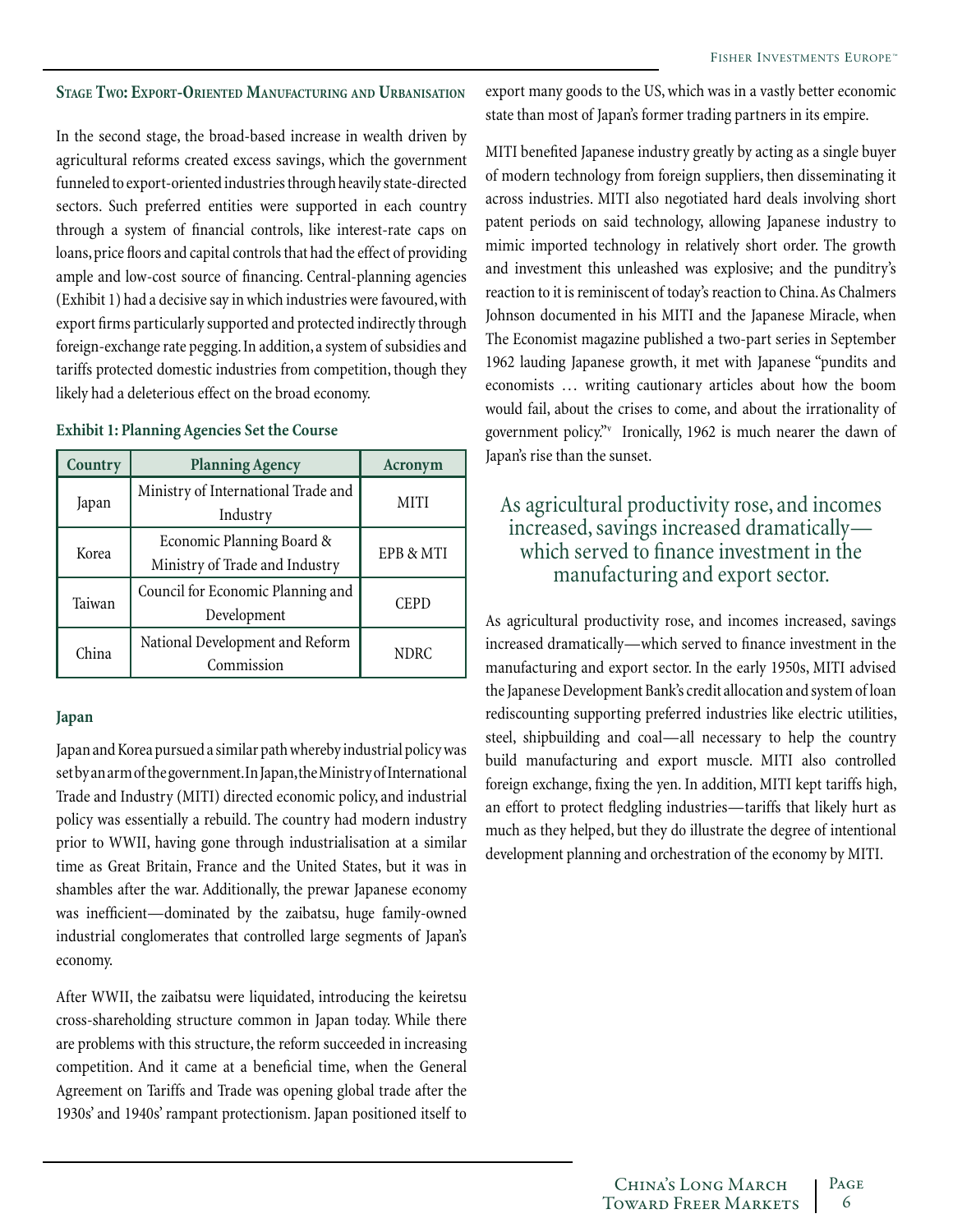The same process was more or less mimicked across Korea, Taiwan and China, as Exhibit 2 illustrates.

#### **Exhibit 2: Export and Manufacturing Focus Drives Investment Surge**



*Source: IMF, 1960 to 2013.*

#### **Korea and Taiwan**

In Korea and Taiwan, policymakers largely looked to Japan as a development model, even going so far as Korea's Ministry of Trade and Industry collaborating with Japanese officials in an attempt to mimic the boom.

Like Japan, Korea sought to create and then support large exportoriented manufacturing conglomerates called the chaebol, though their structure resembled the old zaibatsu much more than the keiretsu. Also like Japan, Korea pursued a highly protectionist stance toward trade and investment, outright blocking imports of goods it believed could be produced locally. Further illustrating its tight connection with Japan, many chaebol launched joint ventures with similar firms in Japan—one such firm is Samsung Electronics, born as a division of Samsung in 1969 to manufacture transistor radios in a joint venture with Japanese firm Sanyo.<sup>vi</sup>

Like Japan, Korea managed the dollar/won exchange rate throughout its period of rapid development to aid exporters. The won was seriously devalued (on a nominal basis) on three occasions between 1970 and 1980, when the country ditched the outright dollar peg for one linking the won to a basket of currencies. However, the basket

weights were never revealed, and the International Monetary Fund officially considered the policy a managed float targeting the dollar/ won rate. In 1990, the basket was ditched and the dollar again targeted, with the value determined within a range based loosely on the prior day's closing value. This evolution bears some striking resemblances to China's recent moves, as we will discuss.

In Taiwan, the Council for Economic Planning and Development drove policy direction, but Taiwan's primary support mechanism was a currency peg, which supported export-oriented firms in the global markets. Taiwan pegged its dollar unnaturally low from 1961 through 1985, amassing huge foreign exchange reserves that totaled roughly 70% of GDP by 1987. From an industrial standpoint, the Council used the banks (already nationalised as of 1949) to direct credit to very large exporters, which the state owned.

#### **China**

In China, policy direction was set by the National Development and Reform Commission and supported by a combination of mechanisms including a currency peg and direct loans through state-owned banks. The effect of policy direction combined with support and subsidy of export-oriented firms resulted in each country growing exports as a share of GDP dramatically over this phase (Exhibit 3).

#### **Exhibit 3: A Path to Wealth - Export Drives High Growth**



*Source: Boltho/Weber, 2009. China high growth period 1980 to 2005; Japan high growth period 1950 to 1975; Korea high growth period 1965 to 1990; Taiwan high growth period 1960 to 1985.*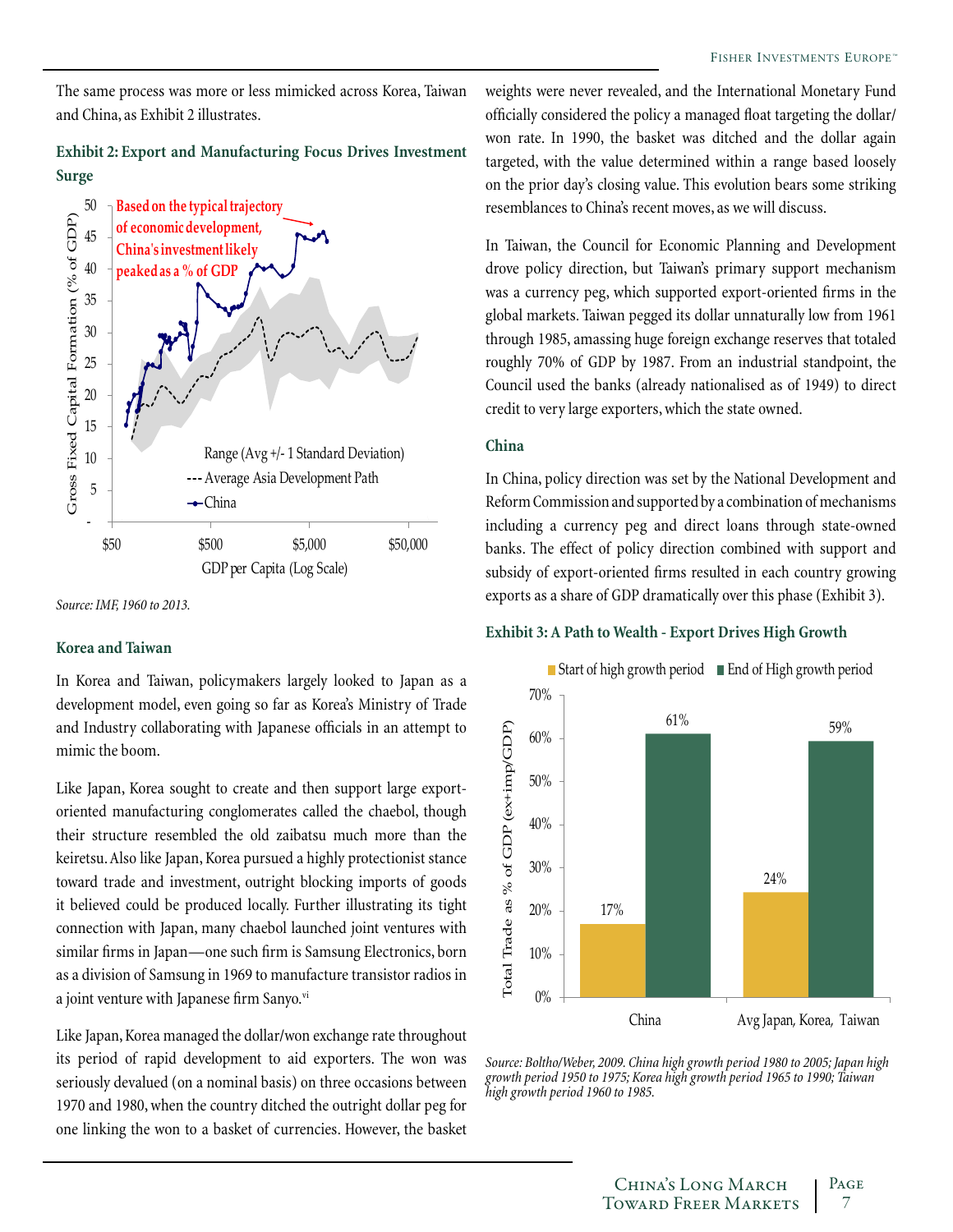Like peers, China historically maintained a fixed exchange rate meant to support exporters. But to simultaneously maintain a fixed exchange rate and control monetary policy China had to block capital flows. Marrying a fixed currency, control of monetary policy and free capital flows is known in economics as the "impossible trinity"—an unsustainable practice, which would create an unending arbitrage as investors would borrow in low interest rate countries and invest the funds, with no currency risk due to the peg, in countries with higher rates. As China liberalises and allows greater freedom of capital movements, it must move to a floating currency. Assuming China remains on its current reform path, foreign exchange liberalisation is likely only a matter of time.

As each country developed, it relied less and less on trade, turning toward domestic consumption and services-industry growth. As Exhibit 4 shows, trade's importance is highest during the booming period of manufacturing-led growth. As the focus of growth shifts, trade's share of GDP declines.

#### **Exhibit 4: Trade Importance Booms Then Fades**



*Source: World Bank, as of 31/12/2015. Japan period is 1945 to 1955. Korea period is 1950 to 1960. China is 1980 to 1990.*

Additionally, as industrial sectors grew, more and more formerly rural citizens moved toward population centres seeking work. As such it is easy to see in Exhibit 5 that population gradually moved away from the countryside and into cities.

#### **Exhibit 5: Urbanisation Rates - Japan & Korea vs China and SE Asian Peers**



*Source: United Nations, as of 30/6/2016. Japan period is 1945 to 2015. Korea period is 1950 to 2020. China is 1980 to 2050.* 

China's urbanisation has been exceedingly rapid, which is possibly a byproduct of the aforementioned fact farmers have no actual ownership of property. As Chinese local governments' finances have become strained in recent years (they receive little or no national revenues), local officials have sold valuable land to help pay the bills. The farmers get next to nothing and are displaced, potentially contributing to the fast urbanisation. This trend also runs political and social risk as unhappy farmers and trends in food security potentially collide. But in terms of supplying a ready, urbanised workforce for heavy industry, it is effective.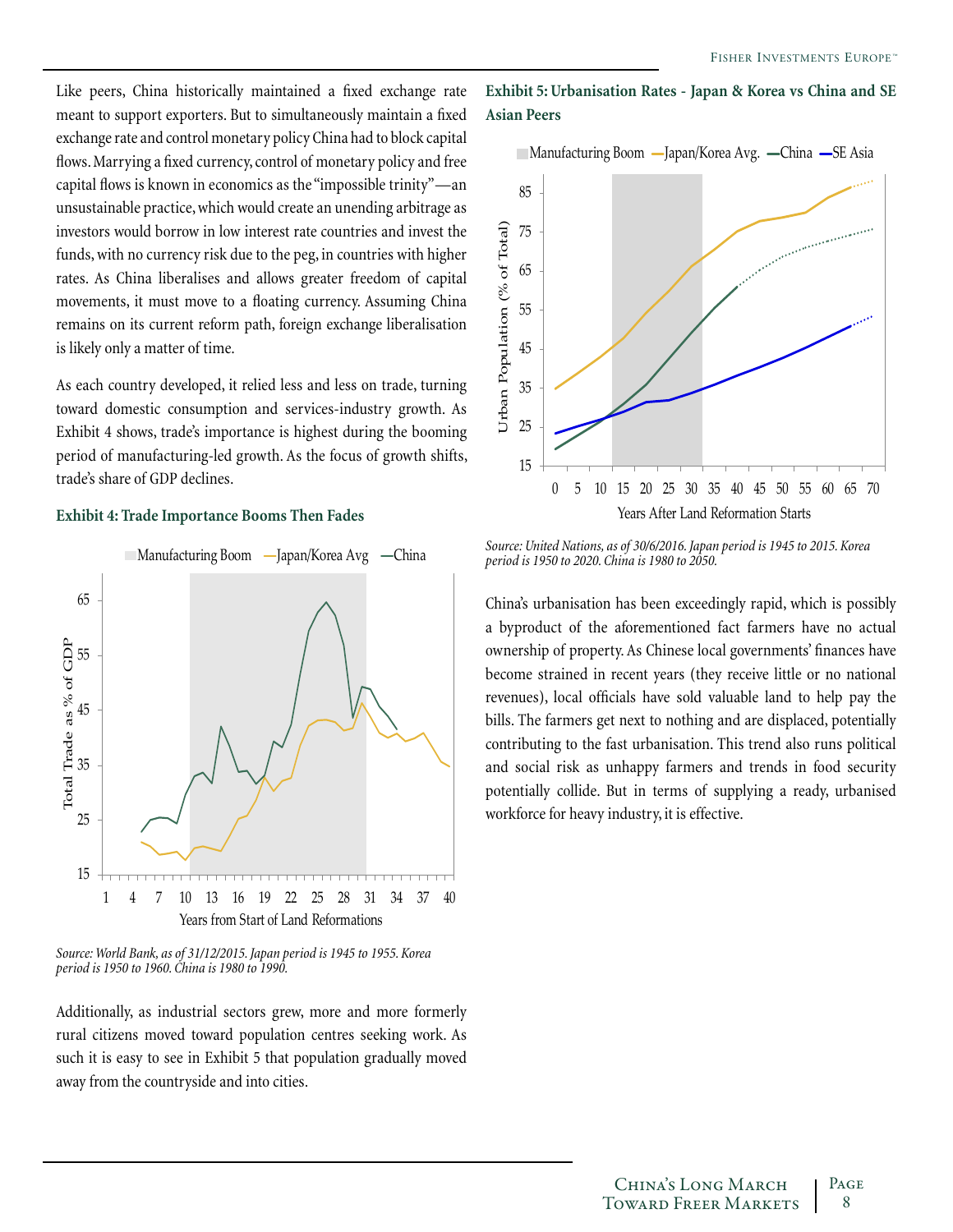#### <span id="page-8-0"></span>**The Final Stage: Market Reforms, Consumption and Services**

The final stage in the development arc is opening the financial system and relaxing many of the restrictive policies enacted to spur growth through manufacturing and exports, resulting primarily from focused extensions of credit and foreign exchange practices.

Japanese financial liberalisation began in the mid-1970s, and by the mid-1990s, virtually all interest rates were market-set, and foreign exchange markets were open. The earliest steps were in the foreign exchange markets. After a brief attempt to maintain the yen-dollar peg failed (December 1971's Smithsonian Agreement, which set the yen at 308 per dollar, allowing it to float in a band between 301.07 and 314.93), policymakers decided to let the yen (among other currencies) float in February 1973, when Bretton-Woods formally met its demise.<sup>vii</sup> The yen doubled against the dollar through the late 1970s, while the Japanese government enacted further reforms.

In 1979, interest rates on large CDs were liberalised, the first in a series of reforms. By 1993, virtually all Japanese interest rates were market-set and upper caps on rates eliminated, ending the post-war regime established by the Temporary Interest Rate Adjustment Law of 1947.

Also starting in the mid-1970s, Japan began to build a secondary market for Japanese Government Bonds (JGBs), and the bond market continued to be a reform focus through the mid-1990s.<sup>viii</sup> In 1984, Japan began gradually opening to foreign investors in its bond markets. In 1992, the Financial Reform Law opened the securities business to banks. And in 1996, all bond markets, including corporates, were deregulated.

#### **Exhibit 6: Timeline of Japanese Market Reforms**



*Source: FactSet as of 31/7/2016. Nikkei 225 from 31/12/1970 to 31/12/2001, based in JPY.*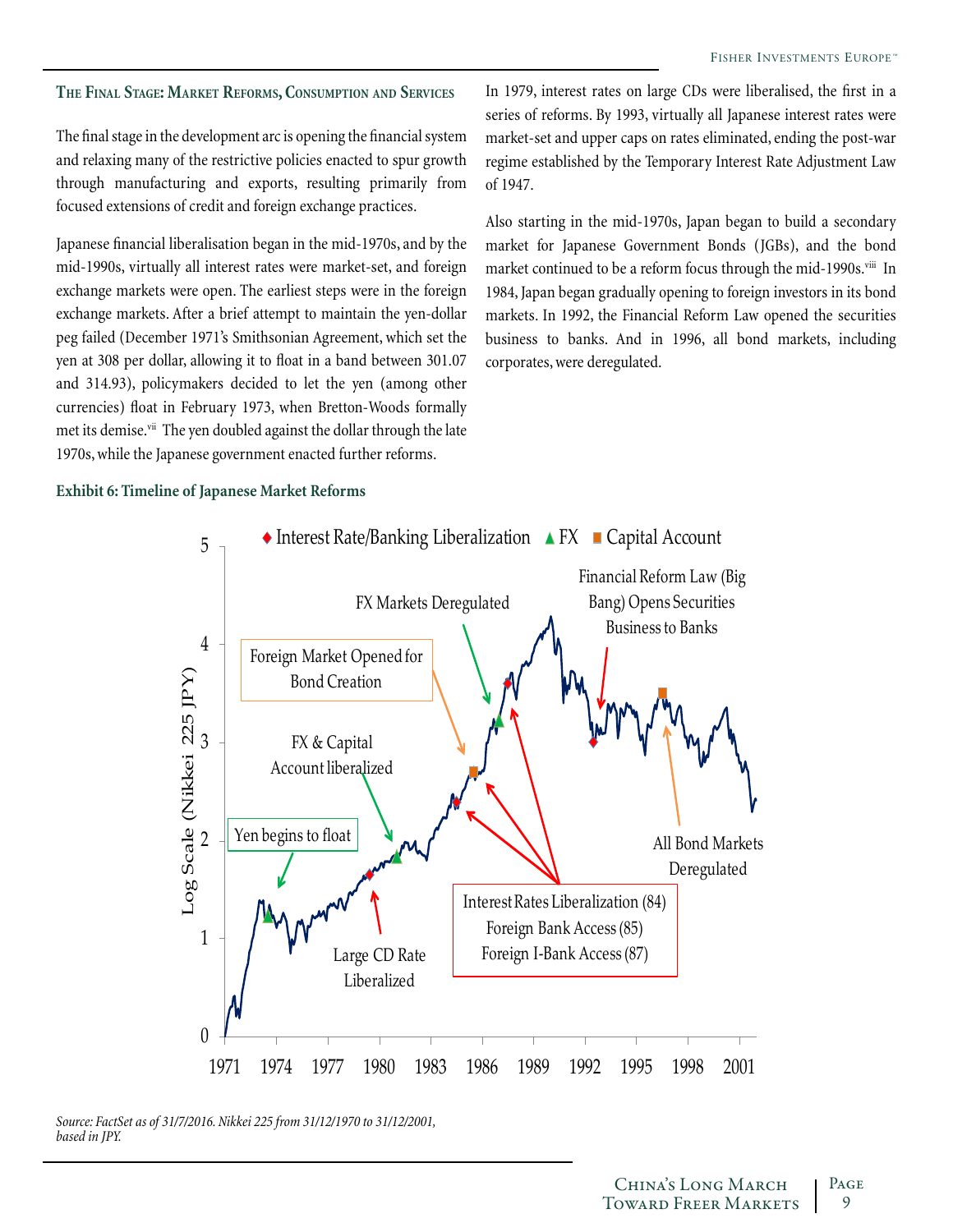#### **Korea**

Korean financial liberalisation began in the early 1980s, with the deregulation of the commercial paper market and the limited opening of the stock market to foreign investors. The latter, achieved through 1981's Capital Market Globalization Plan, encouraged foreign portfolio investment though the Korea International Trust and Korea Trust. This was followed by 1984's Korea Fund listing on the New York Stock Exchange, which allowed indirect participation in the Korean stock market. $i^x$  By 1990, foreign securities firms were permitted to establish offices in Korea, and vice-versa; foreign direct investment was permitted in full; Korean firms could list on foreign stock markets and Korean investors could invest in foreign stocks, which were also permitted to be listed in Korean markets.

Banking was simultaneously undergoing reform. In 1982, commercial national banks were privatised. The same year, preferential loan rates were abolished and by 1988, most lending rates were deregulated allowing markets to set borrowing costs according to perceived credit conditions.<sup>x</sup>

Alongside these reforms, non-bank financial institutions were permitted—and they flourished. By 1997, non-banks had 63% of Korea's deposits. These institutions fared poorly in the Asian Financial Crisis, exacerbating the damage to Korea's financial system. The country was hit to such an extent that the government nationalised several banks, effectively undoing a key reform.

Finally, in the late 1990s, the capital account and foreign exchange were liberalised. These moves largely came as a result of the Asian Financial Crisis, which led Korea's government to eliminate the aforementioned won/dollar peg. Pegged currencies are typically unstable and subject to pressure, and after the Thai baht was devalued, runs on the currencies of many Asian nations followed.

#### **Exhibit 7: Timeline of Korean Market Reforms**

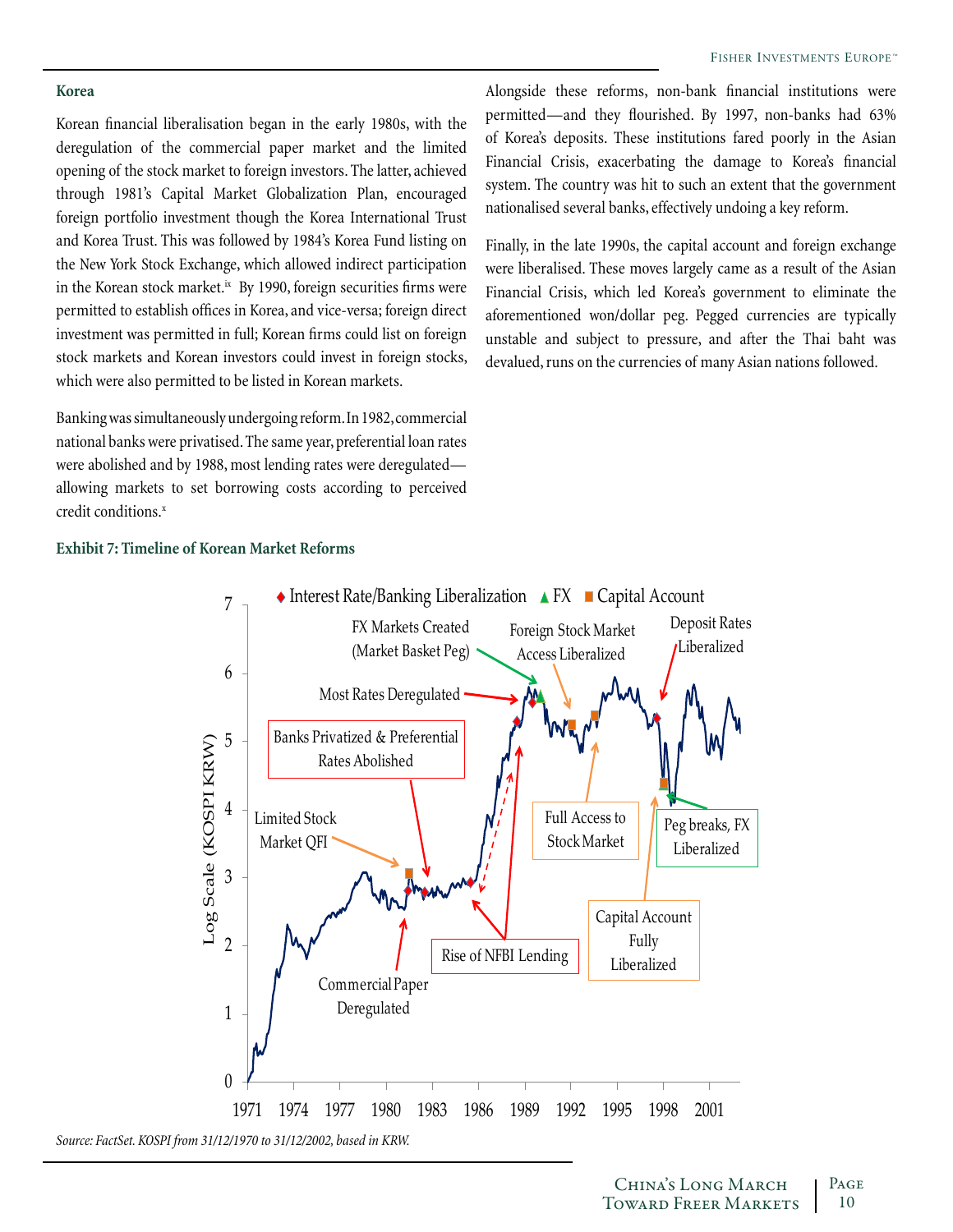### **Deregulation and Destabilisation?**

Taiwan's liberalisation began in 1976, when the government freed Money Market rates. Nine years later, banks were permitted to set their own deposit and loan rates and, in 1989, the banking law reduced the state's ownership of banks and freed deposit rates fully. Foreign exchange liberalisation began in 1979, when the government moved from an outright peg to a managed float. In 1987, foreign exchange markets were deregulated, and the currency was allowed to float freely starting in 1989.xi

Securities market reforms began in 1986, allowing foreign investors to indirectly participate in Taiwanese markets via the Taiwan Fund. The Securities and Exchange Law followed, which expanded access for local investors and allowed new securities firms for the first time in 15 years. In the 1990s, Taiwan launched a qualified foreign investor programme, which it expanded in 1999 and 2002, before markets were totally opened to foreign investors in 2004.

In each country before China, the final stage—liberalizing and deregulating financial markets—ended in some combination of foreign exchange and banking crises or asset bubbles. In Japan, financial liberalisation completed amid large domestic asset bubbles (real estate and equity) as international fund flows and consumer lending fueled speculation. In Korea, the shadow banking system caused overheating, and banking liberalisation culminated in a consumer-oriented equity bubble. Meanwhile, the opening of the capital account and subsequent international flows contributed to a currency crisis during 1997's Asian Financial Crisis. Similarly, Taiwan suffered from bursting asset bubbles (real estate and equity) as speculation drove markets during the later liberalisation process.

#### **Exhibit 8: Timeline of Taiwanese Market Reforms**



*Source: FactSet. Taiwan Stock Exchange from 31/12/1969 to 31/12/2010, based in TWD.*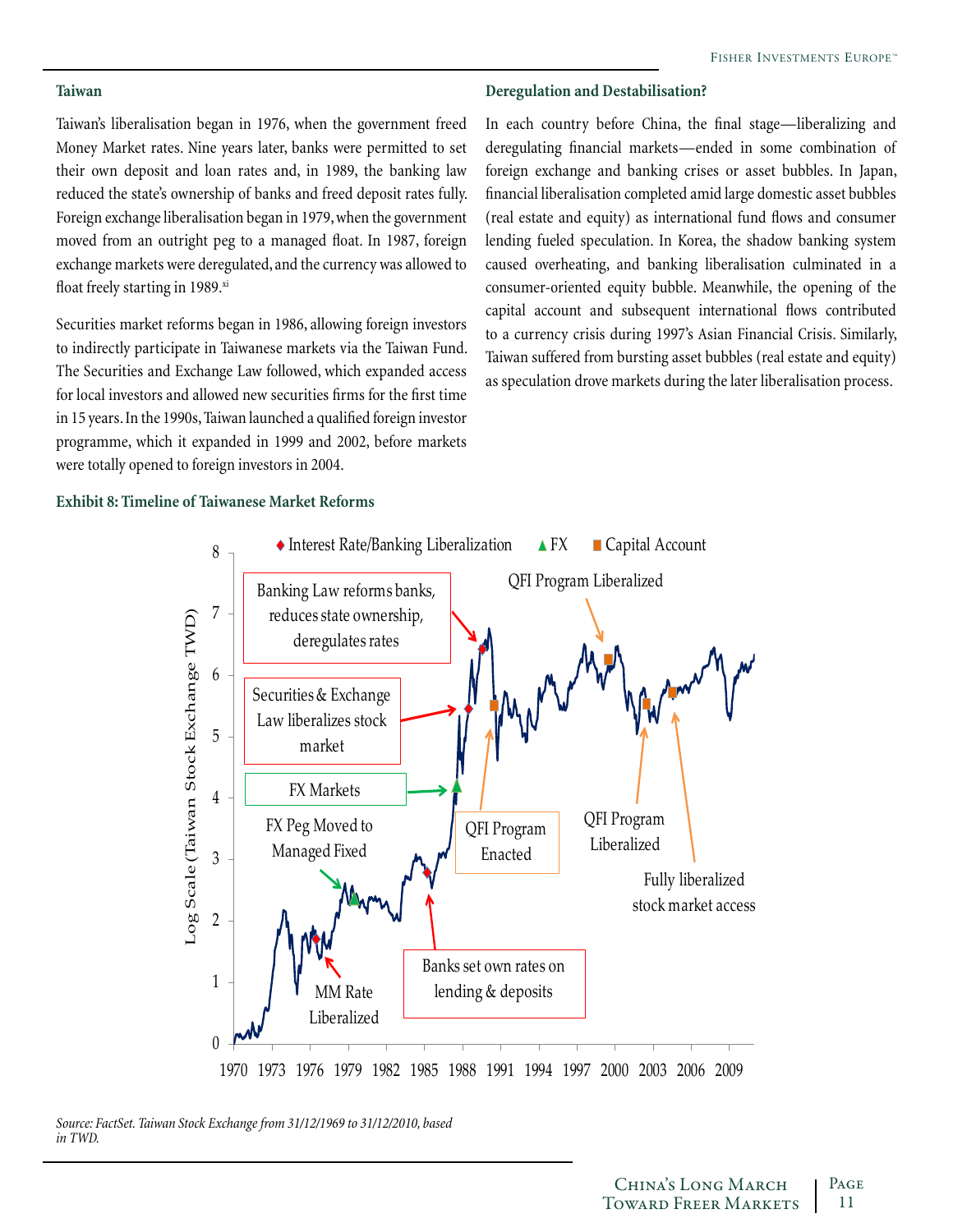#### **China's Liberalisation**

China is presently modernizing and liberalizing its financial markets, which looks set to continue for the foreseeable future. This may lead investors to wonder whether China's day of reckoning is drawing near, given the historical precedent. However, while China may one day experience a crisis (reform or no), a look at the reform process's standing and the government's firepower to forestall a crisis shows history is not destined to repeat in the immediate future.

## China is presently modernizing and liberalizing its financial markets, which looks set to continue for the foreseeable future.

While significant restrictions remain, Chinese financial reforms have come a long way. After the Communist Revolution, commercial banks were nationalised and consolidated into a single central bank: the Peoples' Bank of China (PBoC). The PBoC acted as the sole bank until 1979, when its commercial activities were separated, creating four large and specialised banks: Industrial and Commercial Bank of China; China Construction Bank; Bank of China; and Agricultural Bank of China. The remainder of the PBoC became a central bank with monetary and regulatory responsibilities.

China's National Development and Reform Commission implemented industrial and export policy through these specialised banks. During the manufacturing boom (1980-2000), foreign exchange rates were pegged, interest rates were controlled—often held below the inflation rate—and the capital account was essentially closed. Policymakers set low rates ensuring a source of cheap funding and to maintain solvency of the system. This effectively subsidised national development at savers' expense. Non-export oriented private companies had limited legal access to credit, which caused many to turn to shadow banking markets, not dissimilar to the rise of nonbanks in Korea. At first quasi-legal, these markets developed to serve non-export firms and consumers and were ultimately formalised and legitimised. The recent (circa 2013) and rapid development of Wealth Management Products (WMPs) were a way to simultaneously satisfy the demands of depositors for higher rates and for non-export companies to gain access to capital.

At a surface level, that may sound very much like the Korean experience, but there are two key differences between China's shadow banking markets and Korea's. First, unlike Korean NBFIs, which were inefficiently run for the benefit of the chaebol, the shadow banking markets in China remain largely under the control of the same traditional banks making common loans. Second, most of the products have no explicit guarantee, suggesting a rise in nonperforming loans embedded in WMPs need not drive a banking solvency crisis. (Although it may require a government bailout.) With the capital account technically open and rates liberalised, the foreign exchange peg is a key remaining piece.

#### **Recent Reforms**

China's reforms to this point have focused on liberalizing interest rates, very gradually moving to allow more foreign capital into the bond and stock markets and tweaking foreign exchange policy.

Interest rate reform began as long ago as 1996, when the PBoC deregulated interbank rates. In 1998, loan rate caps were relaxed, and floor rates were removed in 2013. In the foreign exchange market, the hard peg to US dollar was eliminated in 2005, but a de-facto peg has frequently remained.

Since 2005, China has officially used a managed float against a basket of currencies, setting a daily reference rate for the yuan and allowing it to trade within a 2% bandwidth (in either direction). The following day, the PBoC would set a new rate that may or may not have anything to do with the prior day's movement. Practically, officials have used this system to manage the RMB/USD exchange rate. From 2005 to mid-2008, they allowed the yuan to strengthen against the dollar, then held the rate steady until mid-2010. Since 2010, a major shift has taken place. While the peg arguably kept the yuan artificially low relative to the dollar earlier, since 2014 the peg has actually acted more like a currency floor, with China propping up the yuan more than holding it down.

In August 2015, it announced it would change this approach and instead take market makers' quotes and the prior day's close into account when setting the rate. The 2% bandwidth remains, and there is still significant room for meddling, but this is actually a marketoriented reform, albeit a modest one.

#### **Market Access**

China began opening markets to foreign capital in the late 1990s, when it pilot tested allowing Foreign Direct Investment in selected Special Economic Zones, a key means China uses to test new policy before broadly unleashing it. In 2002, the government allowed a small amount of foreign investment in Chinese domestic stocks through the Qualified Foreign Investor programme. Most recently, China has eliminated caps on foreign investment—influenced no doubt by recent yuan weakness—and opened the fledgling domestic bond market to foreign investors.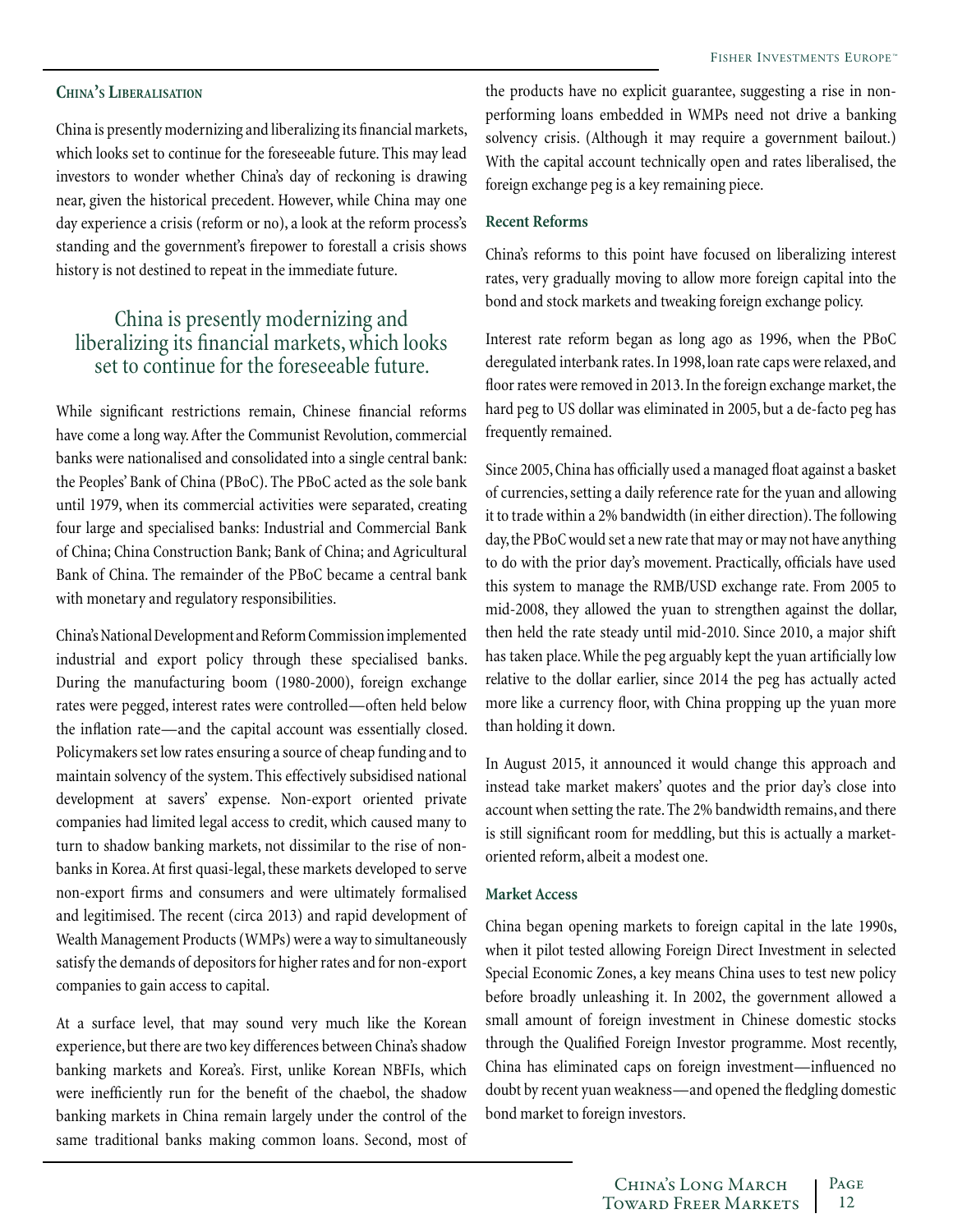#### **Exhibit 9: Timeline of Chinese Market Reforms**



*Source: FactSet as of 31/7/2016. Shanghai Stock Exchange from 31/12/1990 to 31/3/2016.*

There is much modernisation and deepening needed here particularly in the bond market. Both stock and bond markets are illiquid and shallow, subject to huge swings and volatile moves. Moreover, China's government has repeatedly intervened in the stock market since early 2015, first attempting to prick an inflating bubble and then to prop up stocks when the attempted prick turned into a pop. The combination of liquidity and government intervention largely explain why MSCI again declined to add Chinese domestic A-shares to its Emerging Markets indexes in June 2016.

#### **Chinese Growth Slowdown**

While China has reformed and opened its financial system and economy, growth rates have slowed. Part of this is simply due to the changing composition of growth—services are far harder to measure in output terms than goods, complicating statistical measurement.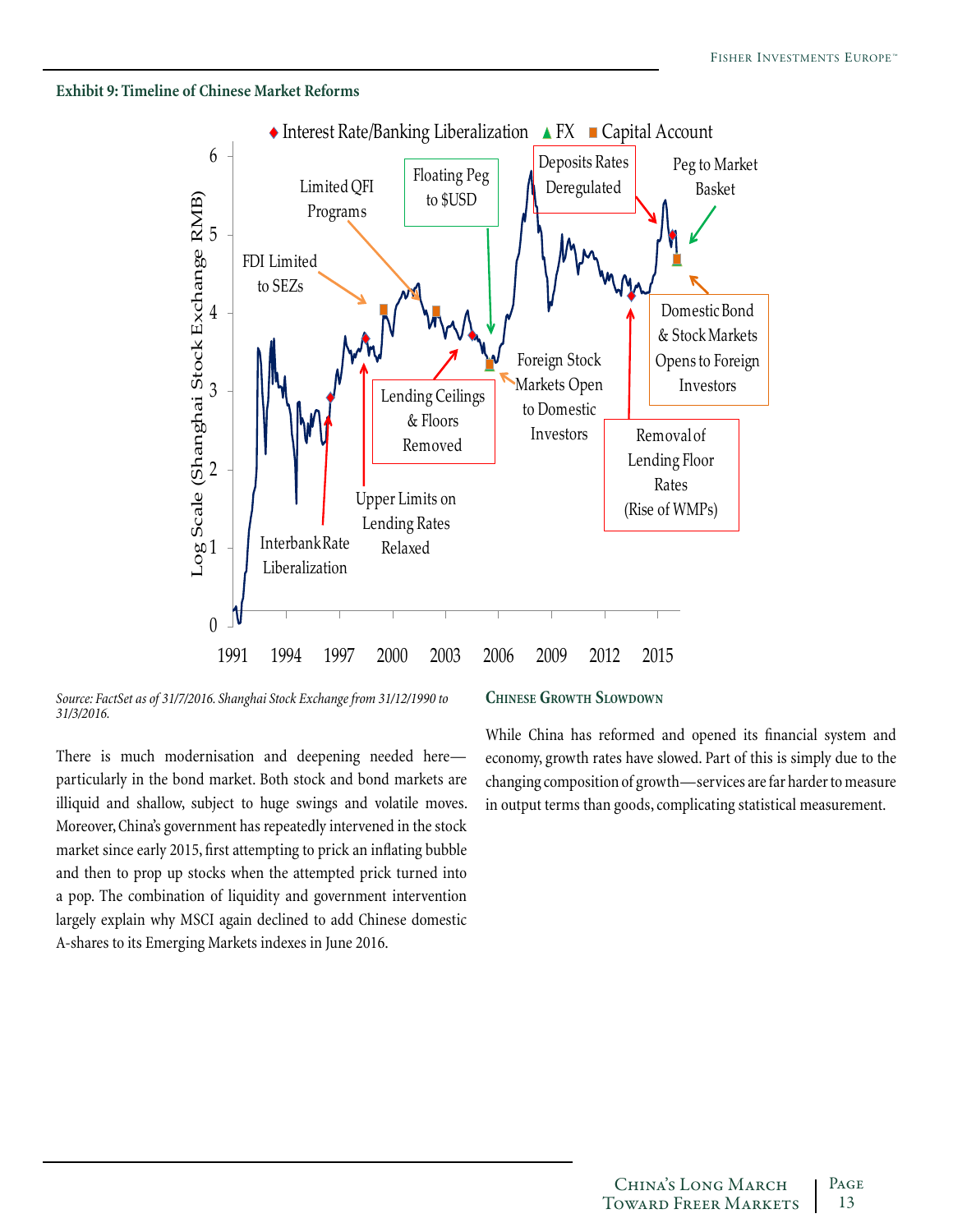The government also dialed back on credit allocation to heavy industry, slowing the industry's feverish pace. However, this is in keeping with its peers' emergence, as Exhibit 10 shows.

**Exhibit 10: China Grew Like Peers; Will It Slowdown Like Peers?**



*Source: FactSet and the World Bank. The relevant high growth periods are: Japan (1960-1980); Korea (1965-1985); Indonesia (1972-1992); Malaysia (1972- 1992); Singapore (1972-1992); Thailand (1972-1992); Taiwan (1980-2000) and China (1990-2010).*

However, while the absolute growth rates have slowed, China continues to expand at an overall healthy clip, and the slowdown is masking the rising role of services and consumption in China's economy. Ironically, their rise should actually give China a more diverse economic base—stabilizing growth right at the time many fear it is collapsing. Exhibits 11 and 12 show China's economic evolution over the years from agriculture to manufacturing to services, which recently became the largest segment of China's economy. China's service sector is on a similar path relative to its peers; growing with GDP per capita as rising wealth, increasingly open markets, technology and education drives a transitional phase.

... while the absolute growth rates have slowed, China continues to expand at an overall healthy clip, and the slowdown is masking the rising role of services and consumption.





*Source: World Bank and OECD national accounts data, from 1960 to 2014.*

#### **Exhibit 12: China's Economic Composition Over Time**



*Source: World Bank and OECD national accounts data, from 1960 to 2014.*

The market liberalisation periods of Japan, Korea and Taiwan show transition from a command-oriented economy to a marketbased one without crises is challenging. During the transition, misallocations emerge and grow. As such, the banking sector and the capital account should be monitored closely.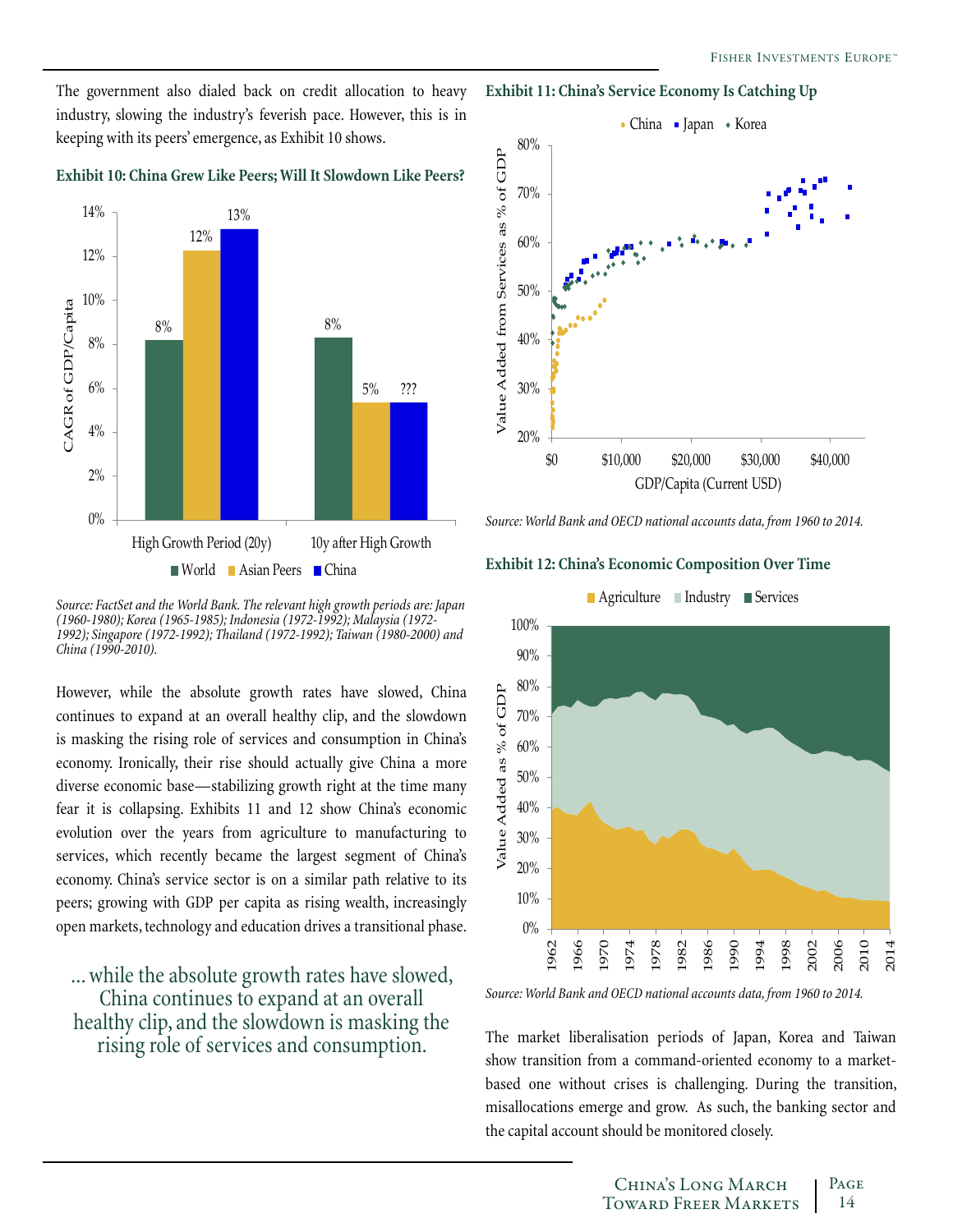China is deep into the concluding phase when the financial system (banking, capital account, foreign exchange) is liberalised. China has deregulated bond financing, interest rates (despite retaining control of traditional lending through quotas and state ownership of banks) and opened much of its capital account. As in Japan, Korea, and Taiwan, Chinese deregulation has contributed to a surge in consumer and corporate debt, though the magnitude of this is debatable. Chinese reform often comes in fits and starts, but should interest rates remain largely deregulated, foreign exchange reform and completely opening the capital account are all that remain.

However, there is little sign China is close to a crisis now. As we have shown, Korea's financial liberalisation took decades of backand-forth reforms to various aspects before its currency peg broke during a crisis that started externally (the Thai baht). Japanese and Taiwanese development included decades-long financial reforms that both ended with major financial crises is a noteworthy coincidence, but it does not help pinpoint when a crisis will strike. China could conceivably have many years of sound growth ahead despite embarking on the final leg of development.

But also, the Chinese government has shown it is aware of the risks, and is taking a very gradual path toward implementing reforms. For example, the government introduced the concept of allowing corporate issuers to default on domestic debt—not bailing them out—in mid-2014, when Shanghai Chaori Solar encountered financial difficulty. However, after that news splashed across headlines the world over, the government quietly stepped in and bailed the firm out.<sup>xii</sup> While some see this is a lack of commitment to reform, there is another way to view it: The public announcement is a declaration that market-oriented reform is coming and a demonstration of what that means. Since that initial occurrence, officials have allowed corporate defaults, like those of Baoding Tianwei, Kaisa Group and Yingli Solar to proceed, suggesting the will is there. We believe Shanghai Chaori is an example of cautious market-oriented reforms.

Moreover, the PBOC has substantial tools to manage risks that accompany the liberalisation of a previously closed market. The country maintains significant foreign exchange reserves and a current account surplus combined with additional inward capital account reforms. Furthermore, any Chinese banking crisis could be mitigated through recapitalisation, funded by China's vast foreign exchange reserves. This has happened on six separate occasions since 1998, and we believe China's leadership is willing and able to do so now, if needed.

Presently though, sentiment toward China is overly dour in our view, detached from the positives of a strong absolute rate of growth and increasing market orientation. China's economy is not plummeting it has been slowing in a fairly orderly fashion for years, having passed the stage of economic development when huge infrastructure spending results in huge economic growth rates. China is now transitioning to a more consumption-oriented economic model, as its peers did earlier. This transition likely means sustained healthy, but slower, growth ahead.

## All told, we believe China's market-oriented reforms are necessary and long-term positives—though it is certainly possible they periodically shake investors' nerves along the way.

All told, we believe China's market-oriented reforms are necessary and long-term positives—though it is certainly possible they periodically shake investors' nerves along the way. Chinese officials are no more immune from missteps than politicians anywhere if anything, they may be more prone to occasional errors as they attempt to narrowly manage one of the world's largest economies and successfully shift it from a command-based system to one that operates more openly. However, we believe China will continue growing apace for the foreseeable future—the next 12 to 18 months—as it provides its significant economy and population opportunities to participate more freely in global markets. The dour sentiment toward its economy and reform seems disconnected from this reality.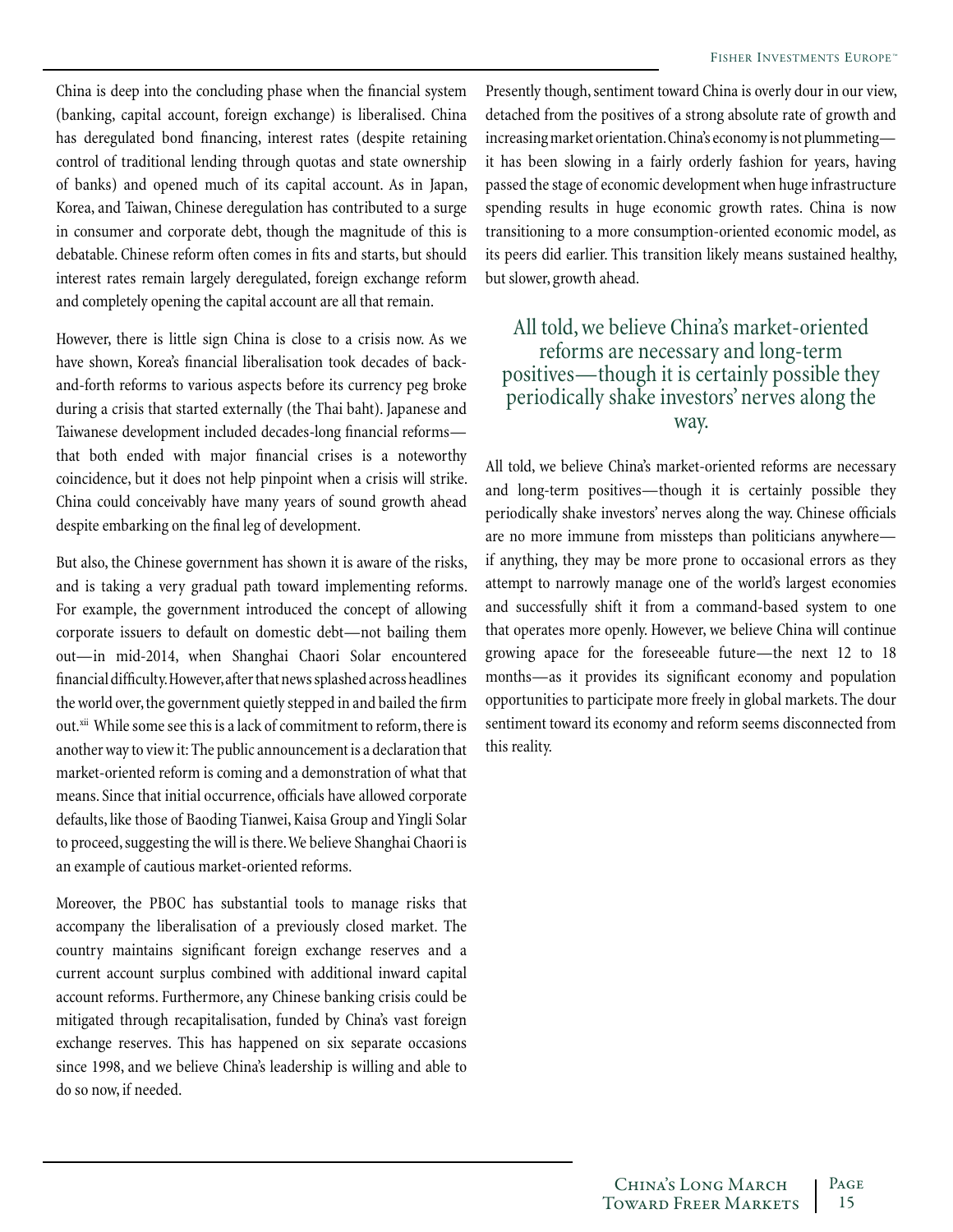## **Should you have any questions about any of the information provided above, please contact FIE by mail at 2nd Floor 6-10 Whitfield Street, London W1T 2RE or by telephone at +44 (0)800 144-4731.**

*Fisher Investments Europe Limited (FIE) is authorised and regulated by the Financial Conduct Authority (FCA). It is registered in England, Company Number 3850593. Fisher Investment Europe's FCA reference number is 191609. FIE is wholly-owned by Fisher Asset Management, LLC, trading as Fisher Investments (FI), which is wholly-owned by Fisher Investments, Inc. Fisher FI is an investment adviser registered with the United States Securities and Exchange Commission. FIE delegates investment management to FI. As of 31 August 2016, FI managed over \$70 billion USD. FI and its subsidiaries consist of four business units – Fisher Investments Institutional Group, Fisher Investments US Private Client Group, Fisher Investments International Private Client Group, and Fisher Investments 401(k) Solutions Group. FIIG services significantly all of FI's institutional accounts. Fisher Investments US Private Client Group and Fisher Investments International Private Client Group manage and serve a variety of equity, fixed income, and balanced assets for a substantial majority of the firm's private client accounts. 401(k) Solutions provides investment-related fiduciary and plan consulting services to employer sponsored retirement plans in the United States with less than \$20 million USD in assets. FI's Investment Policy Committee (the IPC) is responsible for all strategic investment decisions for both business units. When FI cannot directly manage assets for clients in select European countries, its wholly-owned subsidiary based in the UK, FIE, serves as the investment manager. In this arrangement, FIE delegates portfolio management to its parent company, FI. FIE's Investment Oversight Committee (IOC) oversees portfolio management conducted by FI. The IOC helps ensure FI, as sub-manager, manages the portfolio in accordance with the investment management agreement between FIE and the client. The IPC has ultimate decision-making authority and accountability for the firm's strategies. The IPC is also responsible for all strategic investment decisions affecting this mandate, subject to oversight by the IOC. For professional client use only.* 

*FIE is wholly-owned by FI, which is wholly-owned by Fisher Investments, Inc. Since inception, Fisher Investments, Inc. has been 100% Fisher-family and employee-owned, with Ken Fisher owning more than 75% of FII. Unless otherwise specified, references to investment professionals, operations personnel, and middle and back office personnel are references to FI employees. "We", "our," "us" and "the firm" generally refer to the combined capabilities of FIE and FI. The foregoing information constitutes the general views of FI and should not be regarded as personalised investment advice or a reflection of the performance of FI or its clients. This analysis is for informational purposes only. It has been formulated with data provided to FI and is assumed to be reliable. FI makes no claim to its accuracy. Investing in securities involves the risk of loss. FI has provided its general comments to you based on information they believe to be reliable. There can be no assurances that they will continue to hold this view; FI may change its views at any time based on new information, analysis, or reconsideration.*

#### **Footnotes**

- *i. "Agricultural Land Refom in Postwar Japan: Experiences and Issues," Toshihiko Kawagoe, World Bank Policy Research, November 1999.*
- *ii. "Land Reform in Korea, 1950," Yong-Ha Shin, Bulletin of the Population and Development Studies Center No. 5, September 1976.*
- *iii.* "The Impact of the Korean War on the Political-Economic System of South Korea: Economic Growth and Democracy," Miongsei Kang, The Sejong Institute, International *Journal of Korean Studies, Volume XV, No.1, Summer 2008.*
- *iv. South Korea: A Country Study, Federal Research Division of the Library of Congress, edited by Andrea Matles Savada and William Shaw, June 1990. Pages 33 35. Accessible online at http://www.memory.loc.gov/master/frd/frdcstdy/so/southkoreacountr00sava\_0/southkoreacountr00sava\_0.pdf.*
- *v. Miti and the Japanese Miracle: The Growth of Industrial Policy : 1925-1975, Chalmers Johnson, Stanford University Press, 1982.*
- *vi. Samsung official company history, accessed 6/20/2016. http://www.samsung.com/us/aboutsamsung/corporateprofile/history06.html*
- *vii. "Chronology Milestones in Yen's History," Staff, Reuters, 3/10/2008. http://www.reuters.com/article/yen-idUST24254120080310*
- *viii. "An Evaluation of Japanese Financial Liberalization: A Case Study of Corporate Bond Markets," Akiyoshi Horiuchi, Financial Deregulation and Integration in East Asia, National Bureau of Economic Research, January 1996. http://www.nber.org/chapters/c8562.pdf*
- *ix. "2014 Capital Market in Korea," Korea Financial Investment Association, June 2014.*
- *x. "Financial Liberalization: The Korean Experience," Won-Am Park, Financial Deregulation and Integration in East Asia, National Bureau of Economic Analysis, January 1996. http://www.nber.org/chapters/c8565.pdf*
- *xi. "Pegging, Floating, and Price Stability: Lessons from Taiwan," Ramon Moreno, FRBSF Weekly Letter, September 11, 1992.*
- *xii. "China Landmark Bond Default Heads Toward Bailout," Gabriel Wildau, Financial Times, 10/8/2014. http://www.ft.com/cms/s/0/10adc7be-4ebe-11e4-b205-00144feab7de. html#axzz4C8mzwT8e*

#### **General References**

- *1. "Did China follow the East Asian development model?", Andrea Boltho and Maria Weber, 2009. The European Journal of Comparative Economics, Vol. 6, no. 2.*
- *2. "How Asia Works: Success and Failure in the World's Most Dynamic Region", Joe Studwell, May 2014. Grove Press, London, UK.*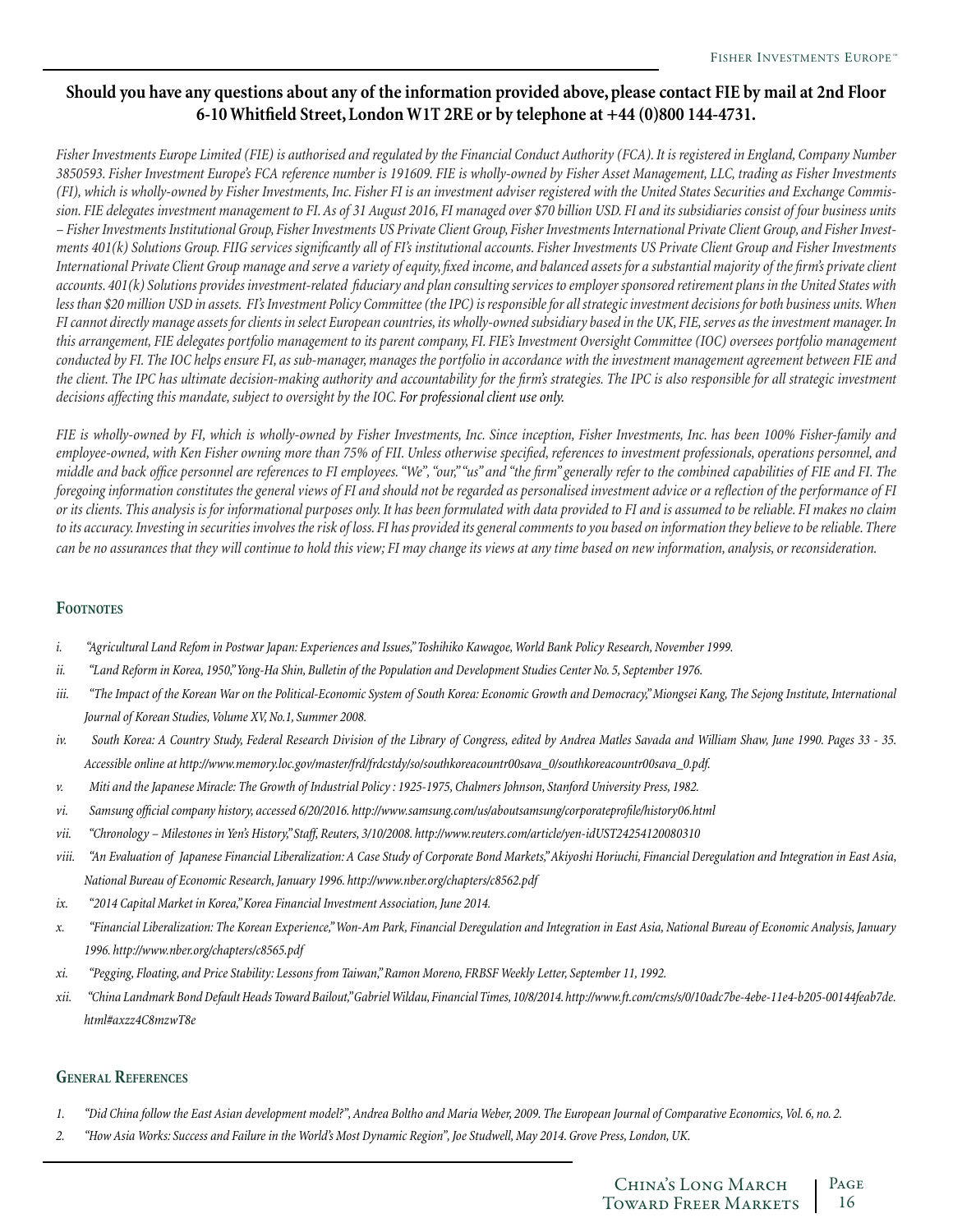#### **Terms of Business:**

- 1. **Fisher Investments Europe:** Fisher Investments Europe Limited is registered in England and authorised and regulated by the Financial Conduct Authority (FCA). Fisher Investments Europe's FCA reference number is 191609. Fisher Investments Europe's permitted business is advising on investments, advising on pension transfers and pension opt outs, agreeing to carry on a regulated activity, arranging deals in investments, dealing in investments as agent, making arrangements with a view to transactions in investments, and managing investments. Fisher Investments Europe Limited is registered in England and authsed and regulated by the Financial Conduct Authority (FCA). Fisher Investments Europe's FCA reference number is 191609. Fisher Investments Europe's permitted business is agreeing to carry on a regulated activity, managing investments, advising on investments, making arrangements with a view to transactions in investments, arranging deals in investments, dealing in investments as agent, advising on pension transfers and pension opt-outs, and insurance mediation. You can check this on the FCA's register by visiting the FCA's website www.fca.gov.uk/register or by contacting the FCA on 0845 606 1234.
- **2. Communications:** Fisher Investments Europe can be contacted by mail at 6-10 Whitfield Street, London W1T 2RE, or by telephone on 0800 144 4731. All communications with Fisher Investments Europe will be in English only.
- **3. Services:** These Terms of Business explain the services offered to professional clients and will apply from when Fisher Investments Europe begins to advise you. As part of its services, Fisher Investments Europe seeks to:
	- a) Reasonably determine your client categorisation;
	- b) Understand your financial circumstances and investment aims to determine whether a full discretionary service and the

proposed investment mandate and accompanying benchmark(s) are suitable for you;

- c) Explain features of the investment approach;
	- d) Describe investment performance as it relates to your investment mandate;
	- e) Provide a full explanation of costs;
	- f) Assist in the completion of documentation;
	- g) Where specifically agreed, review your position periodically and suggest adjustments where appropriate.
- **4. Discretionary Investment Management Service and Investments:** To help you achieve your financial goals, Fisher Investments Europe may offer its discretionary investment management services. In such case, Fisher Investments Europe will delegate the portfolio management function, as well as certain ancillary services, to its parent company, Fisher Asset Management, LLC, trading as Fisher Investments, which has its headquarters in the USA and is regulated by the US Securities and Exchange Commission. Where appropriate, Fisher Investments Europe may recommend that you establish a discretionary investment management relationship directly with Fisher Investments. In such case, Fisher Investments Europe acts as an introducing firm. A separate investment management agreement will govern any discretionary investment management relationship whether with Fisher Investments Europe or with Fisher Investments. Subject to applicable regulations, for qualified investors Fisher Investments Europe may recommend an investment in an Undertaking for Collective Investment in Transferable Securities (UCITS) regulated by the Central Bank of Ireland and managed by Fisher Investments.
- **5. Client Categorisation:** Fisher Investments Europe deals with both retail clients and professional clients. As a user of Fisher Investments Europe's institutional services, you have been categorised as a professional client. You have the right to request re-categorisation as a retail client which offers a higher degree of regulatory protection, but Fisher Investments Europe does not normally agree to requests of this kind.
- **6. Financial Services Compensation Scheme (FSCS):** The activities of Fisher Investments Europe are covered by the FSCS and therefore if (i) you are eligible to claim under the FSCS, (ii) you have a valid claim against us and (iii) we are unable to meet our liability towards you because of our financial circumstances, the FSCS will be able to compensate you for the full amount of your claim up to £50,000. However, since you have been categorised as a professional client, you are unlikely to be eligible. You can contact us or the FSCS in order to obtain more information regarding the conditions governing compensation and the formalities which must be completed to obtain compensation. Please note that the protections of the FSCS do not apply in relation to any services provided by Fisher Investments.
- **7. Custody and Execution:** Neither Fisher Investments Europe nor Fisher Investments is authorised to hold client money. This means neither Fisher Investments Europe nor Fisher Investments can accept cheques made out to Fisher in respect of investments, nor can they handle cash. All client assets are held at external custodians where each client has a direct account in their own name. If you appoint Fisher Investments Europe or Fisher Investments as your discretionary asset manager, execution of transactions will be arranged through such custodians and brokers and at such prices and commissions that Fisher Investments determines in good faith to be in your best interests. Further information regarding selection of brokers is set out in Fisher Investments' Form ADV Part 2.
- **8. Risks:** Investments in securities present numerous risks, including various market, currency, economic, political, business and other risks, and can be very volatile. Investing in securities can result in a loss, including a loss of principal. Using leverage to purchase and maintain larger security positions will increase exposure to market volatility and is not recommended.
- **9. Data Protection:** To advise you on financial matters, Fisher Investments Europe may collect personal and sensitive information subject to the Data Protection Act 1998. By engaging in business with Fisher Investments Europe, you consent to Fisher Investments Europe processing your data, both manually and electronically, including transferring data outside the European Economic Area, including to its parent, Fisher Investments, in the United States,